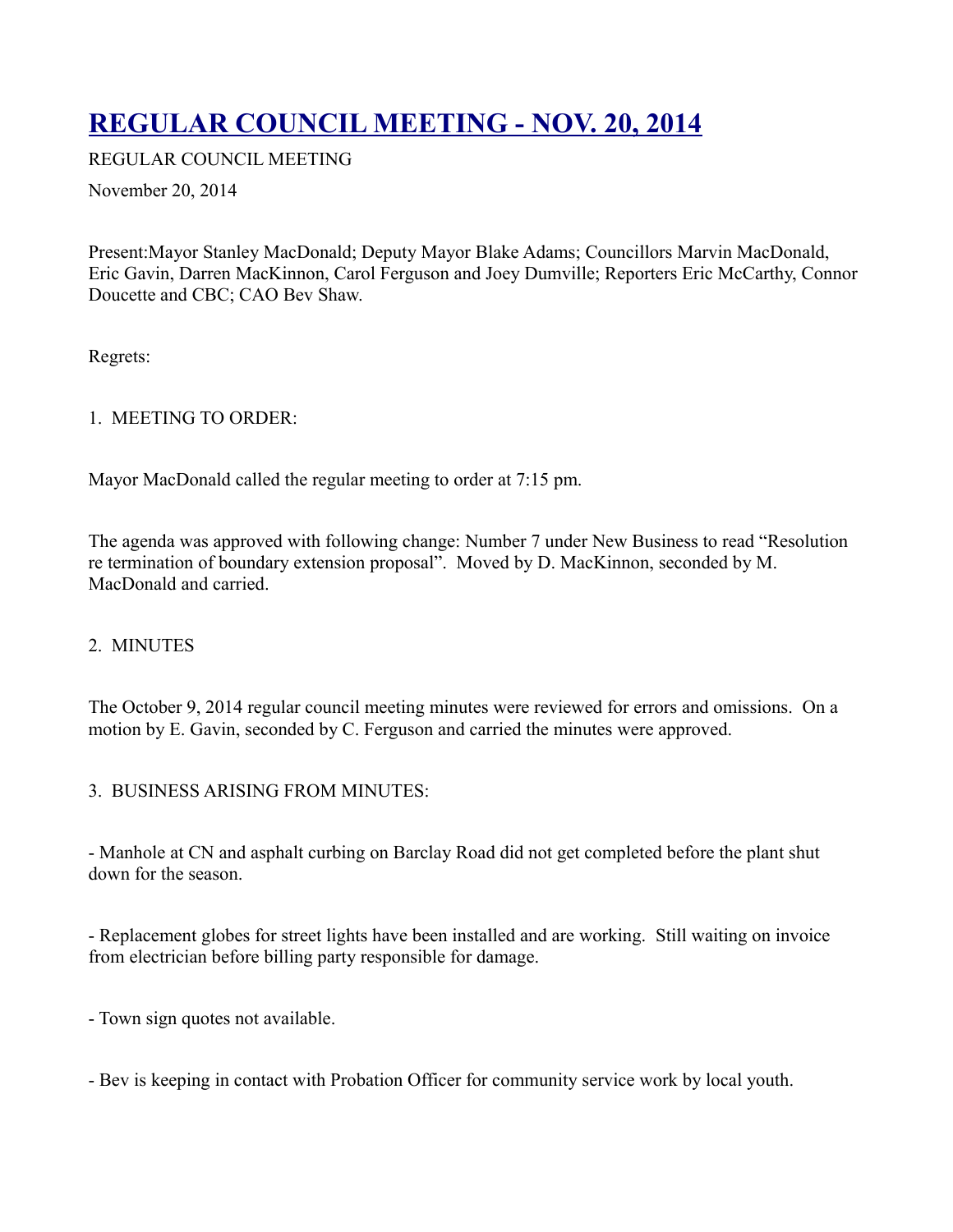- No letters were sent to property owners on Kent Street but advice was received that culverts and ditches were modified by Department of Transportation and hopefully that will correct the drainage problem.

- Information from Transportation on crosswalks for Main Street was not positive. Apparently crosswalks not only have to be at intersections but main throughways without stop signs are not usually eligible either. Waiting on more information from Dawn Moase.

- Jeff, Recreation Director, is researching other methods of renovating the ADIC to use as his ball training facility, due to the high cost of ceiling tracks. It was suggested that the pool table and shuffleboard be advertised on FaceBook for free.

- Bev reminded Council of the Christmas Dinner theatre on November 29th.

- Letters have been sent to Warren Ellis, O'Leary Regional Business Association and to the Province on the Employment Resource Centre. Maps adjacent to the Confederation Trail have been removed, trees trimmed by CN and since the kiosk was removed the shrubbery will be trimmed in the spring.

## 4. FINANCIAL BUSINESS:

October 2014 revenue: general \$86,788.72; sewer \$2,366.23. October 2014 expenses: general \$129,464.39; sewer \$5,520.69; Bank balances at the end of October - general \$8,756.84; sewer \$37,020.41. Copies of budget update to October 31/14 circulated to Council. It was moved by M. MacDonald, seconded by J. Dumville and carried that financial report for October, 2014 be approved.

#### 5. NEW BUSINESS

Police - RCMP Cst. J.P. Cote reviewed the monthly report.

#### 1. Chairperson's report

Stanley reported attending the Newcomers Association and UpWest Winterfest meetings.

#### 2. Administrator's report

Written report circulated to Council. Building permit issued to Arlene and Robert Roberts, \$20,000 for renovations to single family dwelling.

#### 3. Reports from Departments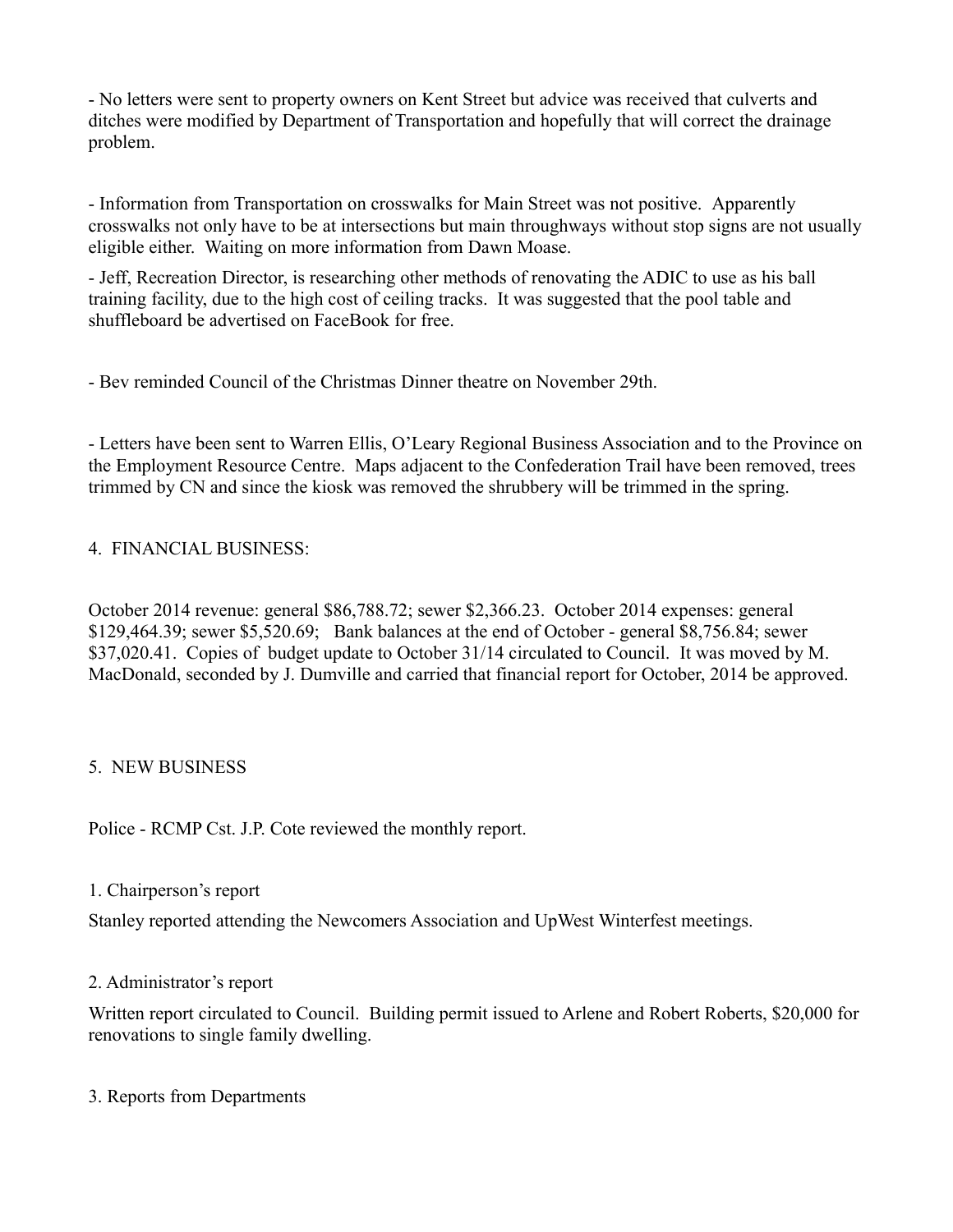Development & Tourism - Blake had nothing new to report.

Fire Department - Chief Perry's report circulated to Council and Marvin suggested a special letter of commendation be sent to the fire department in regards to the purchase of the new rescue gator using Fireman's Club funds.

Recreation - Written report from Jeff circulated to Council.

Sanitation - Eric mentioned the study that is proposed for the lagoon.

Streets, Sidewalk &Properties - nil Joey commended Davis Gallant on his past service on Council.

4. FPEIM semi annual meeting - To register Stanley for this meeting on November 29th.

5. Tax Incentive Policy - Council to table this item for January 2015 meeting.

6. Resolution re Gas Tax Direct Allocation funds for Lagoon Study - Moved by Marvin MacDonald, seconded by Eric Gavin. Motion carried.

WHEREAS the Town of O'Leary wastewater treatment lagoon has been showing signs of deficiencies such as discolouration and elevated levels in microbiology reports;

WHEREAS it has been recommended by the Prince Edward Island Department of Environment, Labour and Justice, Environment Division that due to recent findings, a study or review should be conducted to determine the cause of the above mentioned items;

WHEREAS the Town of O'Leary Council is interested in determining capacity of the lagoon in regards to future development planning;

AND WHEREAS the Permanent Gas Tax - Direct Allocation allows 100% funding of such studies;

THEREFORE BE IT RESOLVED that council complete the required Capital Investment Plan Application to obtain approval to conduct a review of the Town's wastewater treatment system to identify current deficiencies in comparison to regulatory and construction standards with respect to current and future usages.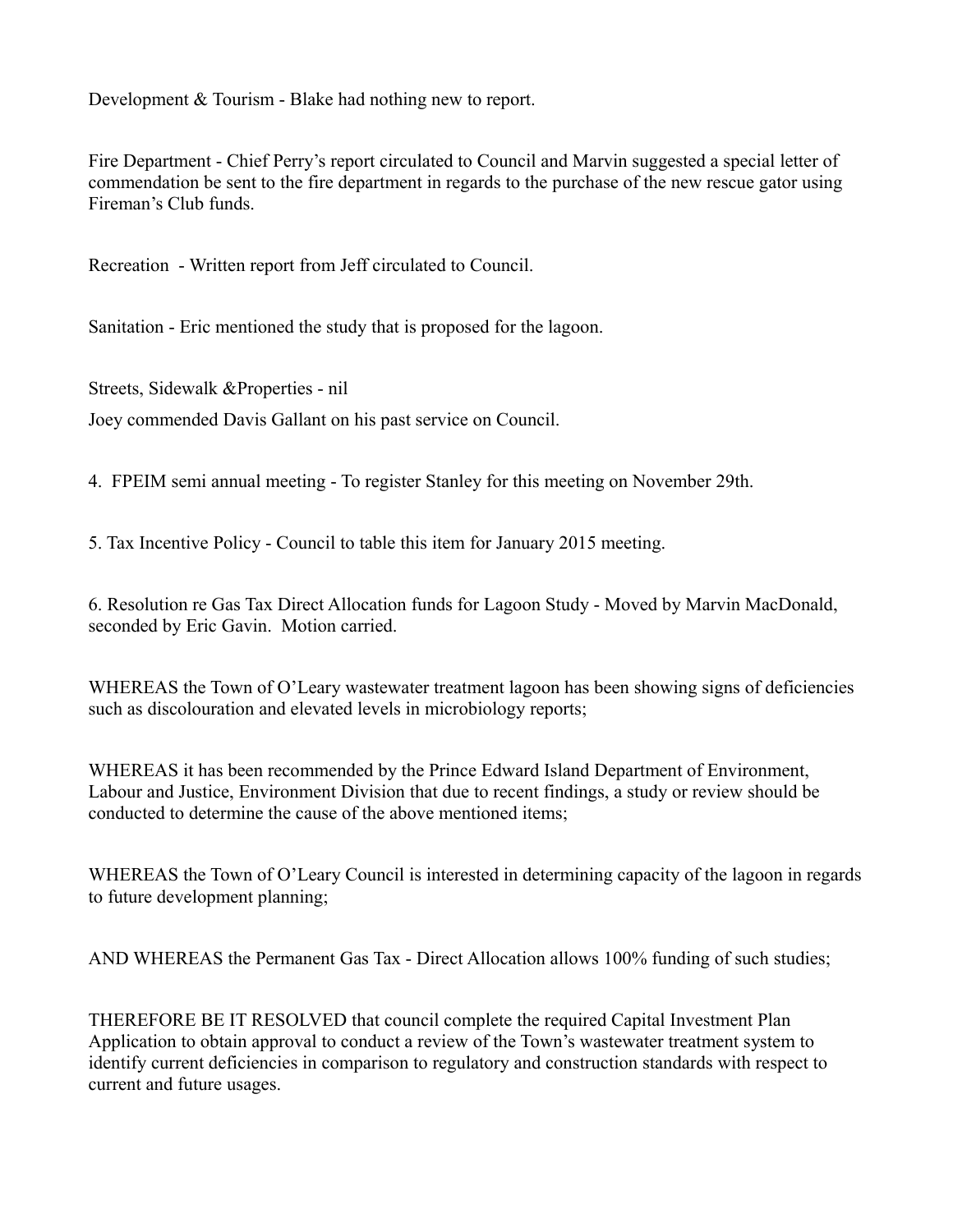7. Resolution re termination of Boundary Extension Proposal - Moved by B. Adams, seconded by J. Dumville. Motion carried.

WHEREAS it has always been the intention of the Town Council of O'Leary to focus collaboration and cooperation with all adjacent communities in a transparent, consultative process to ensure that any and all related issues of annexation be communicated and discussed;

WHEREAS public feedback has been received outlining concerns of delivery and implementation of this annexation process;

WHEREAS the economy of our Town and surrounding areas be considered an important function to the residents of our Town,

THEREFORE BE IT RESOLVED THAT the process of annexation being considered by the Town Council of O'Leary, of the described 3516 properties proposed to form a new municipality be terminated immediately.

8. Resolution re New Building Community Funds for Gaspe Road sewer project - Moved by Eric Gavin, seconded by Marvin MacDonald. Motion Carried.

WHEREAS the Town of O'Leary Sewer Utility is experiencing difficulties with wastewater flow on Gaspe Road which appears to be caused by concrete piping in poor condition and a manhole blocking the jetting and videotaping of the system;

WHEREAS it has been recommended by the WSP Consultants that the piping and manhole be replaced;

AND WHEREAS the New Building Community Fund, Infrastructure Secretariat Small Communities Fund provides upon approval two-thirds funding of such projects;

THEREFORE BE IT RESOLVED that O'Leary Town Council apply to Infrastructure Secretariat under the New Building Community Fund to replace piping and manholes as described by attached quote from WSP Consultants. Total project cost of approximately \$116,000.00 provided by WSP but project will have to be publicly tendered therefore actual project cost to be determined. The Town of O'Leary Sewer Utility to be responsible for one-third of project cost.

9. Appointment of Deputy Mayor and Departments - Mayor MacDonald appointed Carol Ferguson to Finance Department, Joey Dumville to Recreation Department, Marvin MacDonald to Fire Protection, Eric Gavin to Sanitation, Streets, Sidewalks & Properties, Blake Adams (as Chair) and Darren MacKinnon to Development and Tourism, Darren MacKinnon to Police Protection. No Deputy was appointed at this time.